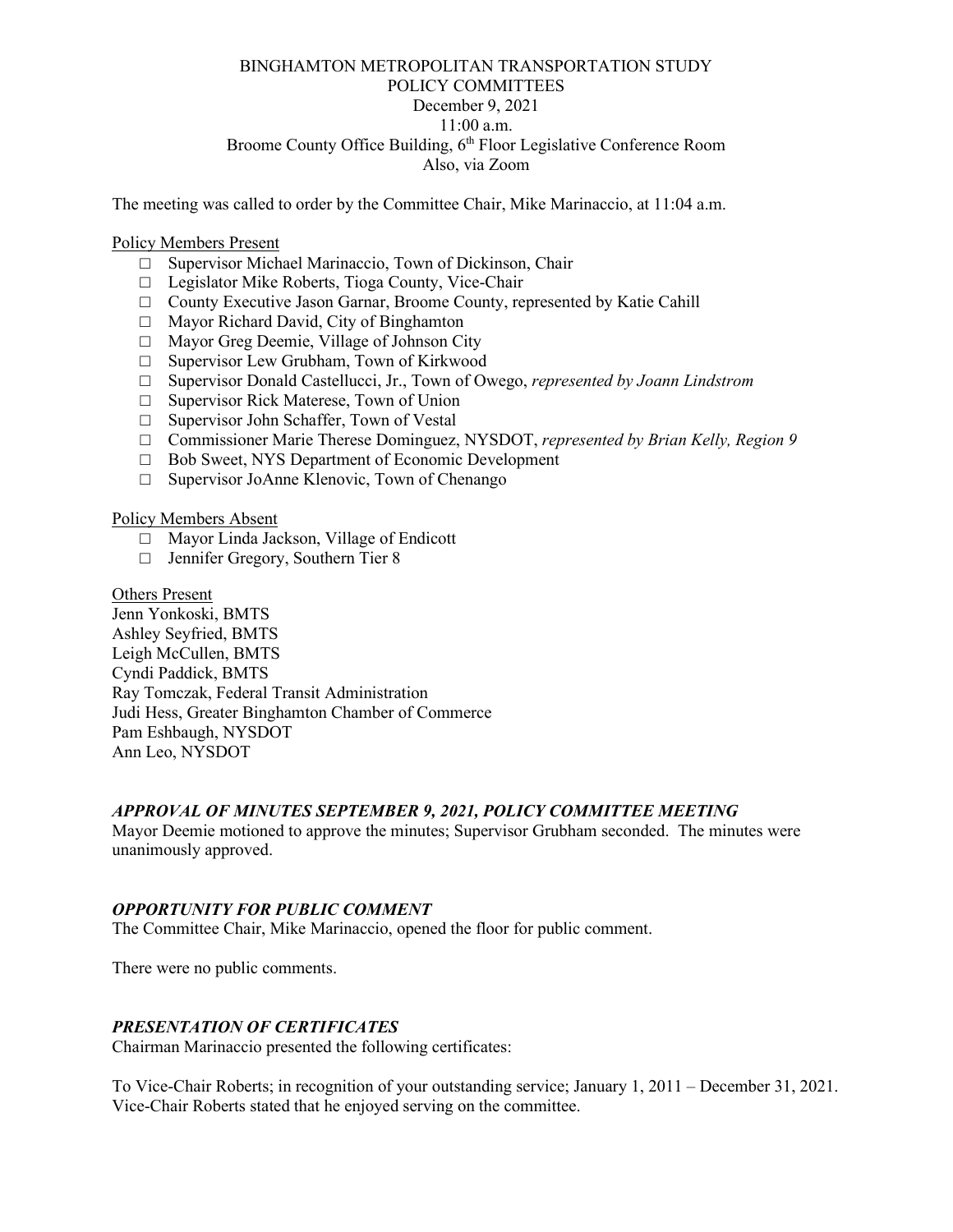To Mayor David; in recognition of your outstanding service; January 1, 2014 – December 31, 2021. Mayor David thanked Mike.

To Mayor Deemie; in recognition of your outstanding service; January 1, 2014 – December 31, 2021. Mayor Deemie thanked everyone.

# *ELECTION OF OFFICERS*

Jennifer Yonkoski, BMTS, reported that the two-year term for BMTS Chairperson and Vice-Chairperson is expiring at the end of 2021. Chairman Marinaccio accept the nomination for Chairperson and Supervisor Klenovic accept the nomination for Vice-Chairperson.

Brian Kelly motioned to approve the nominations; Mayor Deemie seconded. The nomination was unanimously approved.

# *ACTION ITEMS*

# □ **2020-2024 TIP Amendments [Resolution 2021-11, Approving an amendment to the 2020-2024 Transportation Improvement Program, addition of new project, PIN 980756, Geotech Subsurface Exploration]**

Jennifer Yonkoski, BMTS reported that in this TIP amendment, DOT is requesting to add a new project to the TIP, for Geotech subsurface exploration. Brian Kelly, NYSDOT, reported that it is a technical specialty to get the samples we need and we have difficulty performing it with inhouse staff. It is a critical path item that needs to be maintained through external support. The cost will be split 50/50 between state and federal funds.

Supervisor Materese motioned to approve the resolution; Mayor Deemie seconded. The resolution was unanimously approved.

# □ **Host Agency Agreement Renewal**

# **[Resolution 2021-12, Approving the Renewal of the BMTS Host Agency Contract, between New York State Department of Transportation and Broome County Government]**

Jennifer Yonkoski asked for Policy Committee approval of the BMTS Host Agency Agreement, which is required by federal legislation to provide administrative, legal, and contractual support. The current 10-year agreement expires on March 31, 2022. NYSDOT is requesting another 10 year contract from April 1, 2022, through March 31, 2032.

Mayor Deemie motioned to approve the resolution; Supervisor Grubham seconded. The resolution was unanimously approved.

# *DISCUSSION ITEMS / UPDATES*

# □ **BMTS 2021 Pavement Ratings**

Jennifer Yonkoski reported for Scott Reigle, BMTS. The Pavement Condition Rating Summary is an annual rating. The scale is from 1 to 10; very poor to excellent. Bike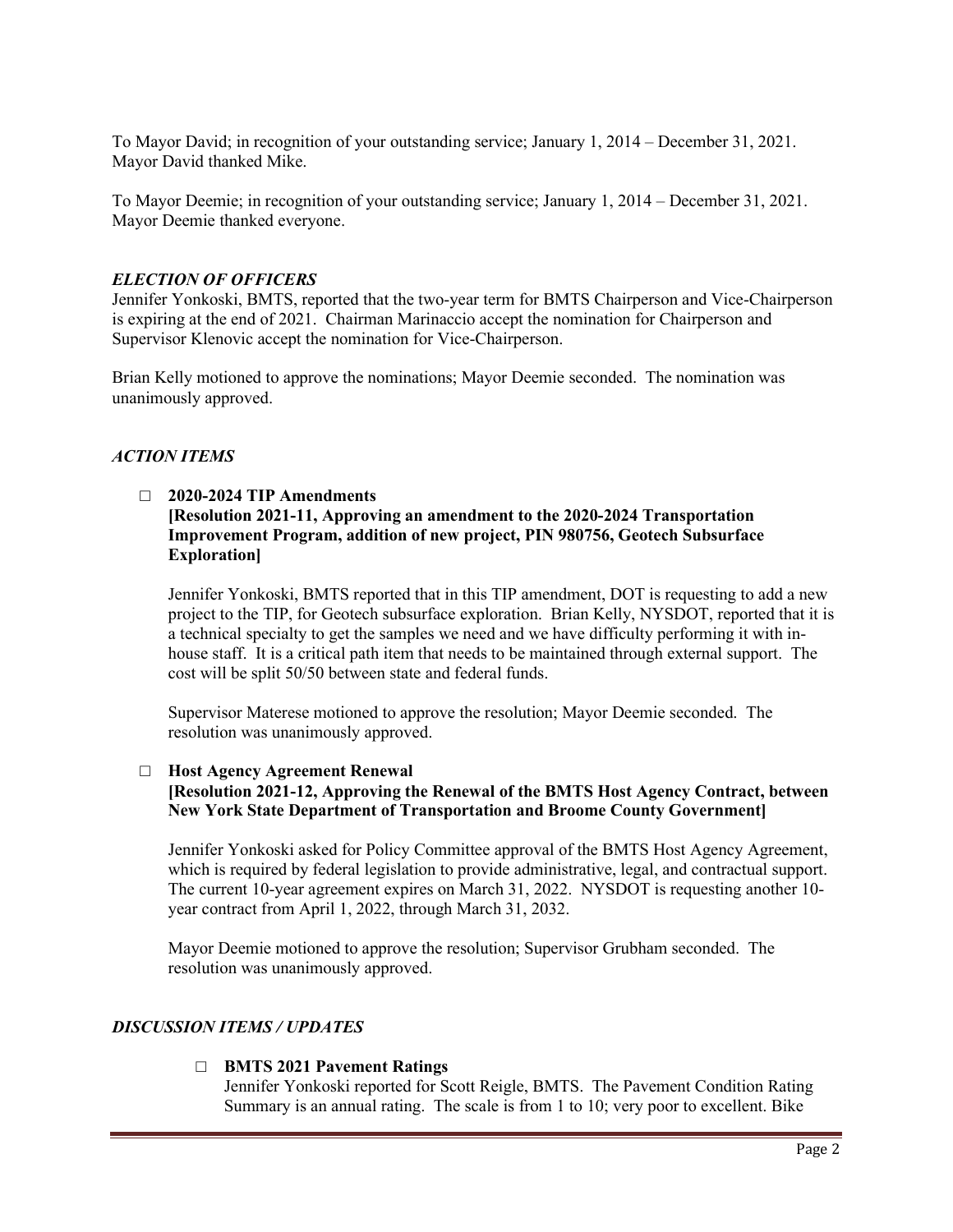lanes, shoulders, and shared lanes have been added to this year's inventory. Scott Reigle and Ashley Seyfried, BMTS, rated all the nonstate, federal-aid roadways within the BMTS planning area. Municipalities were sent reports of fair and poor roads to review. Jennifer then reviewed the condition goals and reported that we are well below our goals. Jennifer showed charts depicting each municipality and the percent mileage for each rating classification. This information can be found on the BMTS website in both static map form and interactive map form.

# □ **Un-Amended STIP Performance**

Pam Eshbaugh, NYSDOT, reported on the STIP Performance. This is an annual report from FHWA that shows if NYSDOT meets their performance goals of letting 75 percent of their program for projects and by costs by projects. BMTS missed the goal by number but met the goal by cost.

Brian Kelly added that this is a useful metric but does not hold any consequences.

Jennifer agreed that there are no federal consequences. Local consequences = cost increase. Staying on scheduled helps with cost savings.

### □ **Two Rivers Greenway Trail Maintenance Plan**

Ashley Seyfried reported that in 2019 BMTS staff made recommendations for improvements, including that the trail conditions should be updated every two years. Scott and Ashley rated the trail pavement in October using a 1 - 4 scale; poor – excellent. For maintenance, a  $1 - 3$  scale was used; poorly maintained – well maintained. Signage was also looked at. A GIS collector app was used. 72 percent of the overall trail system is in excellent or good condition with 98 percent being well maintained. The report is on the BMTS website along with an interactive map.

#### □ **2021 Turning Movement Counts**

Leigh McCullen, BMTS, reported that the consultant hired for traffic counts went out September – October to collect turning movement counts at mostly signalized intersections. This is on a 3-year cycle. Past counts were compared to current counts and were found to be generally back to pre-pandemic normal. This data is on BMTS website, including prior year's data.

### □ **North Street, City of Binghamton, RSA**

Leigh McCullen, BMTS, reported on a Road Safety Assessment done on North Street from Front Street to Edwards Street in September 2021. The findings were standard. There were pavement marking and signage deficiencies and lack of pedestrian accommodations. The deficiencies were identified and recommendations for improvements will be made. Their report was put out in October 2021. They are waiting for final adoption from the City Traffic Board.

### □ **Bike/Ped Counter Data and Update/Cost Share Request**

Ashley Seyfried reported on the BMTS monthly bike/ped reports. The reports are posted on the BMTS website monthly with an interactive map. The trend indicates that the 2021 counts line up with 2019 counts, 2020 use was higher. Information about each counter is on the BMTS website.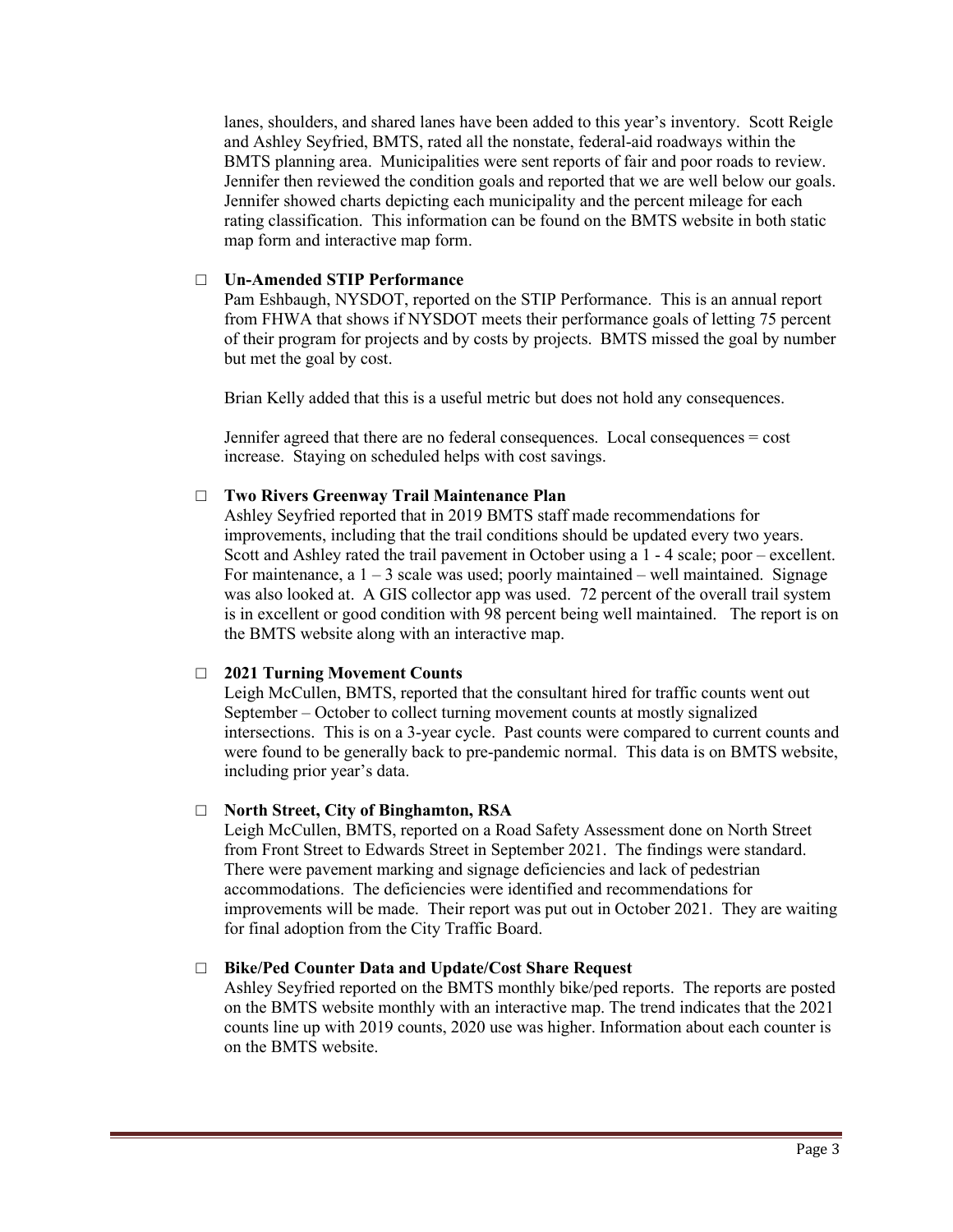Any of the municipalities that currently have a counter in their municipality will be asked to split the maintenance and data transfer cost with BMTS.

### □ **TIP Update: 2023-2027 Call for Projects**

Jennifer Yonkoski reminded the committee that she sent out a call for TIP projects a few weeks ago. It is due on December 9, 2021, at COB.

### □ **Federal Transportation Legislation Update**

Jennifer Yonkoski spoke about the Bipartisan Infrastructure Law (IIJA) that has been approved. There are not a lot of details yet. FHWA is currently the best resource.

#### □ **NYSDOT Project Updates**

Brian Kelly reported that:

Regarding future projects on Route 17 and Route 434 in Tioga; on Route 17, NYSDOT has a heavy rehab planned from the Broome County line – Apalachin in 2023-2024.

This summer NYSDOT did extensive emergency repairs done west of that and have a maintenance overlay project planned to Owego.

On Route 434, an overlay will be done in 2022-23 from Marshland Road to the Broome County line.

On the Route 434 Greenway project, construction progressed this summer. It will shut down largely over the winter and will pick back up next year.

Regarding the I81/Route 11 Exit 5 bridge project, the contractor is wrapping up for the winter. Next year, the bridge and roundabouts are expected to be completed.

Route 79 over the Chenango River, this is a two-year project where the existing bridge will be used during construction and then removed. The project was let on November 4, 2021, Tioga Construction was the apparent low bidder.

Pavement friction treatment will be done in the I81 – Route 17 Interchange area. The bulk of the work will be done in 2022.

Route 11/12 ADA ramps are expected to be completed in the spring of 2022.

On the Clayton Avenue, Vestal, signal replacement project; the contractor is currently waiting for equipment and material to arrive. As it arrives, it will be placed throughout the winter. The signal contractor will be addressing signal timing issues. Milling and paving of Clayton Avenue will occur in the spring of 2022.

#### *BUSINESS OFFERED FROM THE FLOOR*

Jennifer Yonkoski stated that the next BMTS meeting may be in person for the voting members. Jennifer will update.

Mayor Deemie thanked everyone for the hard work they have done for BMTS.